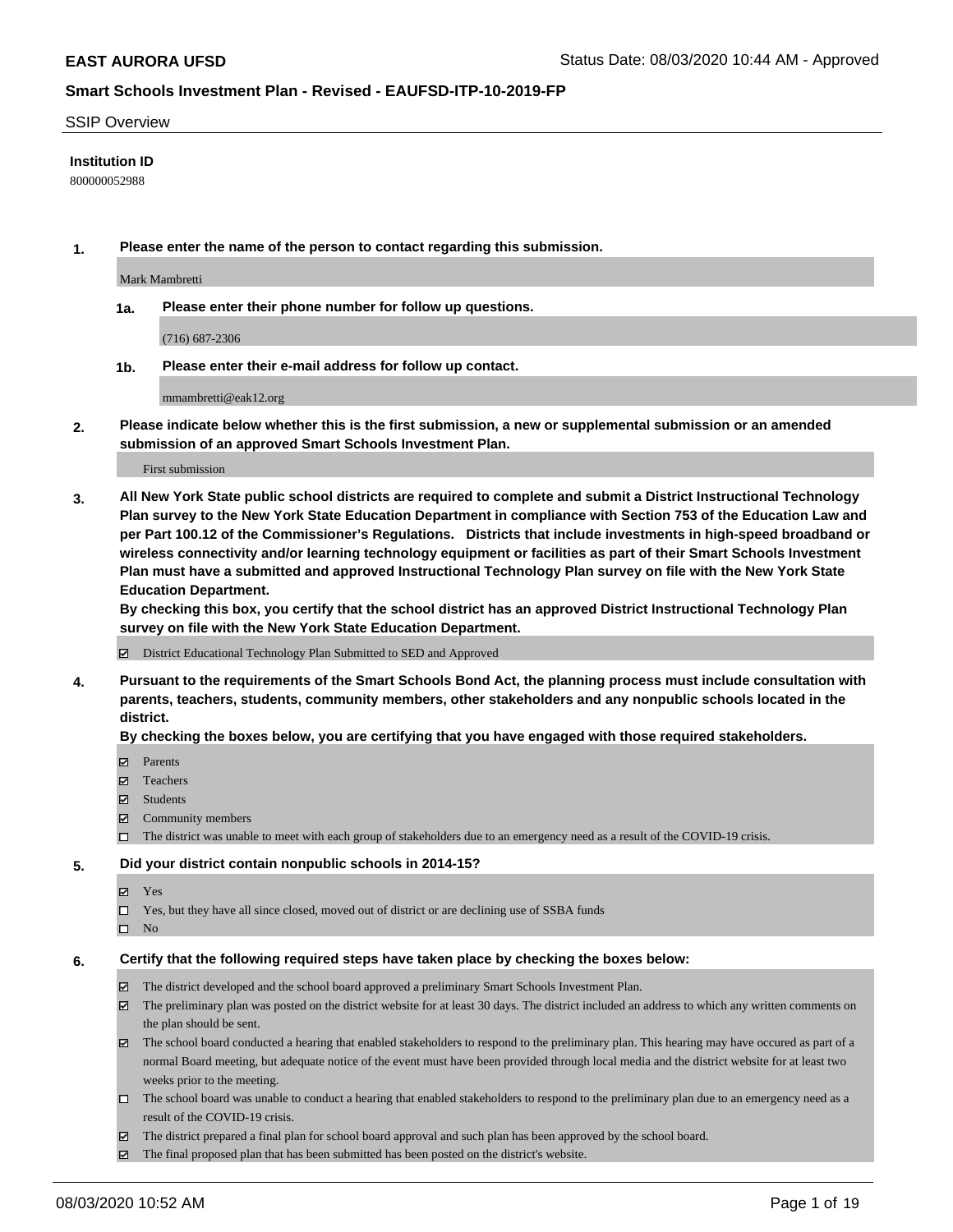SSIP Overview

**6a. Please upload the proposed Smart Schools Investment Plan (SSIP) that was posted on the district's website, along with any supporting materials. Note that this should be different than your recently submitted Educational Technology Survey. The Final SSIP, as approved by the School Board, should also be posted on the website and remain there during the course of the projects contained therein.**

EAUFSD\_SSIP\_1\_2018-2021.pdf

**6b. Enter the webpage address where the final Smart Schools Investment Plan is posted. The Plan should remain posted for the life of the included projects.**

https://www.eastauroraschools.org/Page/7131

**7. Please enter an estimate of the total number of students and staff that will benefit from this Smart Schools Investment Plan based on the cumulative projects submitted to date.**

2,300

**8. An LEA/School District may partner with one or more other LEA/School Districts to form a consortium to pool Smart Schools Bond Act funds for a project that meets all other Smart School Bond Act requirements. Each school district participating in the consortium will need to file an approved Smart Schools Investment Plan for the project and submit a signed Memorandum of Understanding that sets forth the details of the consortium including the roles of each respective district.**

 $\Box$  The district plans to participate in a consortium to partner with other school district(s) to implement a Smart Schools project.

### **9. Please enter the name and 6-digit SED Code for each LEA/School District participating in the Consortium.**

| Partner LEA/District | <b>ISED BEDS Code</b> |
|----------------------|-----------------------|
| (No Response)        | (No Response)         |

### **10. Please upload a signed Memorandum of Understanding with all of the participating Consortium partners.**

(No Response)

**11. Your district's Smart Schools Bond Act Allocation is:**

\$685,101

#### **12. Final 2014-15 BEDS Enrollment to calculate Nonpublic Sharing Requirement**

|            | Public Enrollment | Nonpublic Enrollment | <b>Total Enrollment</b> | I Nonpublic Percentage |
|------------|-------------------|----------------------|-------------------------|------------------------|
| Enrollment | .782              | 526                  | 2.308.00                | 22.79                  |

**13. This table compares each category budget total, as entered in that category's page, to the total expenditures listed in the category's expenditure table. Any discrepancies between the two must be resolved before submission.**

|                                          | Sub-Allocations | <b>Expenditure Totals</b> | <b>Difference</b> |
|------------------------------------------|-----------------|---------------------------|-------------------|
| <b>School Connectivity</b>               | 0.00            | 0.00                      | 0.00              |
| Connectivity Projects for<br>Communities | 0.00            | 0.00                      | 0.00              |
| Classroom Technology                     | 532,000.00      | 532,000.00                | 0.00              |
| Pre-Kindergarten Classrooms              | 0.00            | 0.00                      | 0.00              |
| Replace Transportable<br>Classrooms      | 0.00            | 0.00                      | 0.00              |
| <b>High-Tech Security Features</b>       | 0.00            | 0.00                      | 0.00              |
| Nonpublic Loan                           | 131,500.00      | 131,500.00                | 0.00              |
| Totals:                                  |                 |                           |                   |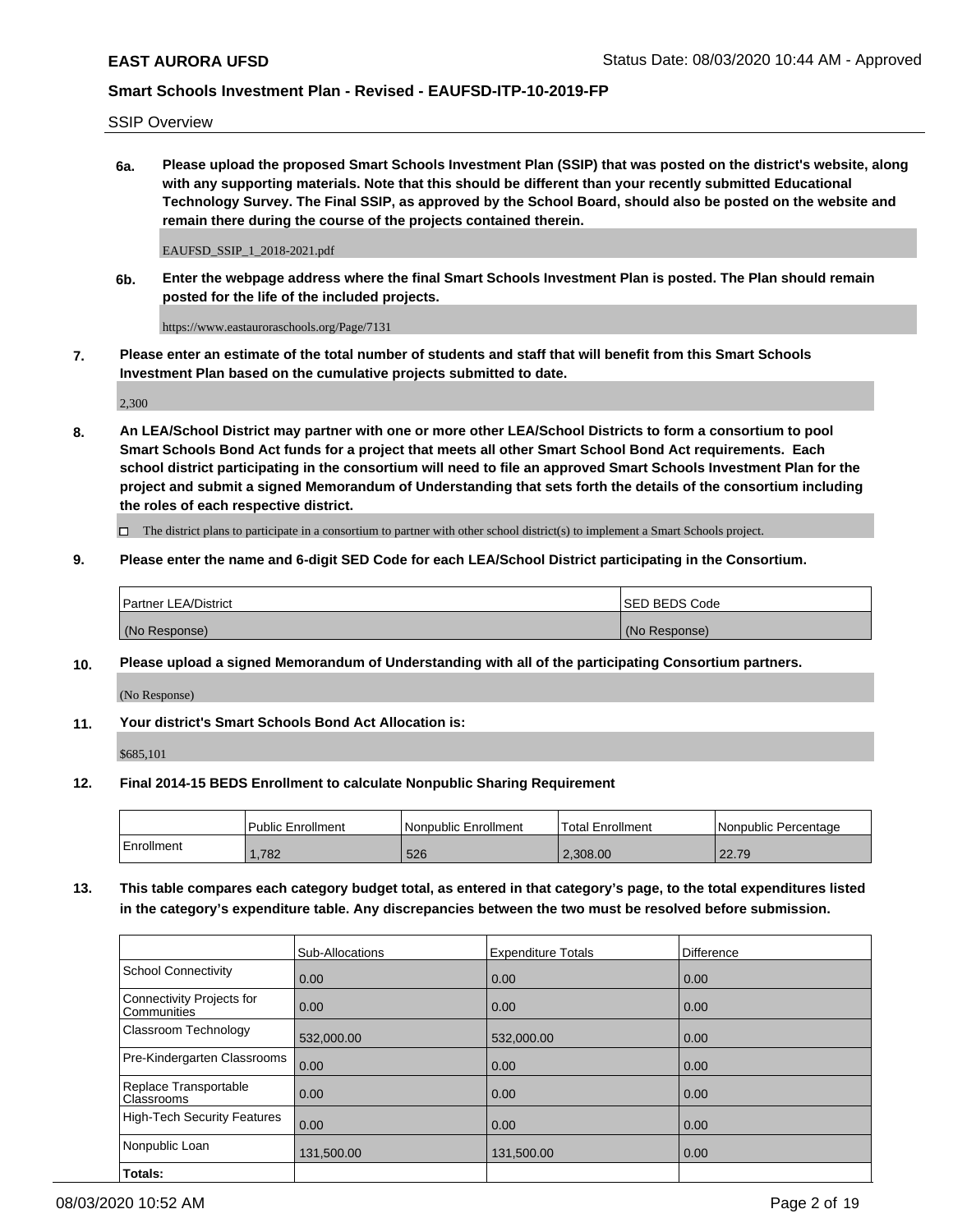SSIP Overview

| <b>Difference</b><br>Expenditure Totals<br><b>Sub-Allocations</b> |
|-------------------------------------------------------------------|
|                                                                   |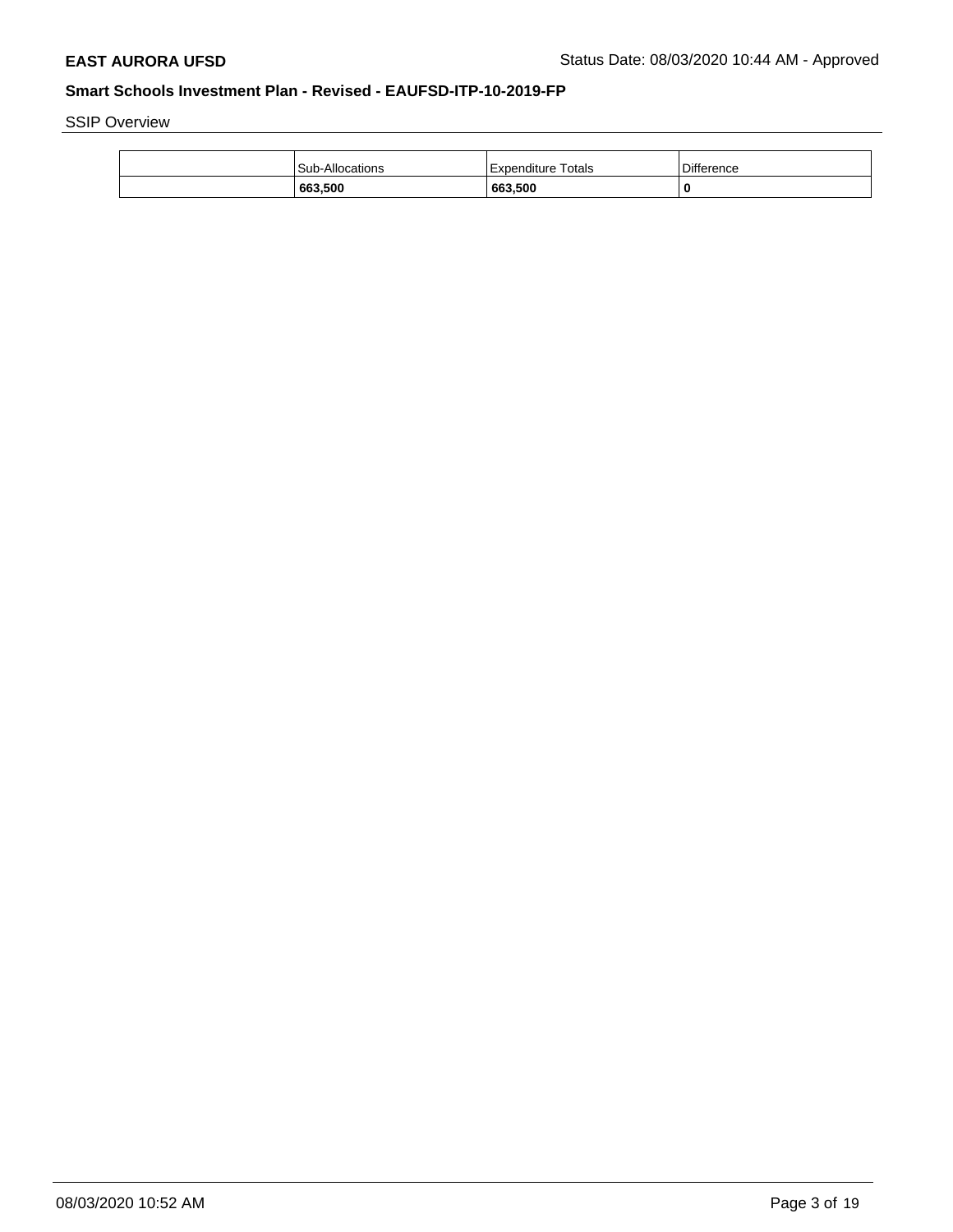School Connectivity

- **1. In order for students and faculty to receive the maximum benefit from the technology made available under the Smart Schools Bond Act, their school buildings must possess sufficient connectivity infrastructure to ensure that devices can be used during the school day. Smart Schools Investment Plans must demonstrate that:**
	- **• sufficient infrastructure that meets the Federal Communications Commission's 100 Mbps per 1,000 students standard currently exists in the buildings where new devices will be deployed, or**
	- **• is a planned use of a portion of Smart Schools Bond Act funds, or**
	- **• is under development through another funding source.**

**Smart Schools Bond Act funds used for technology infrastructure or classroom technology investments must increase the number of school buildings that meet or exceed the minimum speed standard of 100 Mbps per 1,000 students and staff within 12 months. This standard may be met on either a contracted 24/7 firm service or a "burstable" capability. If the standard is met under the burstable criteria, it must be:**

**1. Specifically codified in a service contract with a provider, and**

**2. Guaranteed to be available to all students and devices as needed, particularly during periods of high demand, such as computer-based testing (CBT) periods.**

**Please describe how your district already meets or is planning to meet this standard within 12 months of plan submission.**

(No Response)

**1a. If a district believes that it will be impossible to meet this standard within 12 months, it may apply for a waiver of this requirement, as described on the Smart Schools website. The waiver must be filed and approved by SED prior to submitting this survey.**

 $\Box$  By checking this box, you are certifying that the school district has an approved waiver of this requirement on file with the New York State Education Department.

**2. Connectivity Speed Calculator (Required). If the district currently meets the required speed, enter "Currently Met" in the last box: Expected Date When Required Speed Will be Met.**

|                  | l Number of     | Reauired Speed | Current Speed in | <b>Expected Speed</b> | Expected Date                        |
|------------------|-----------------|----------------|------------------|-----------------------|--------------------------------------|
|                  | <b>Students</b> | l in Mbps      | l Mbps           | to be Attained        | When Required                        |
|                  |                 |                |                  |                       | Within 12 Months   Speed Will be Met |
| Calculated Speed | (No Response)   | 0.00           | (No Response)    | (No Response)         | (No Response)                        |

**3. Describe how you intend to use Smart Schools Bond Act funds for high-speed broadband and/or wireless connectivity projects in school buildings.**

(No Response)

**4. Describe the linkage between the district's District Instructional Technology Plan and how the proposed projects will improve teaching and learning. (There should be a link between your response to this question and your responses to Question 1 in Section IV - NYSED Initiatives Alignment: "Explain how the district use of instructional technology will serve as a part of a comprehensive and sustained effort to support rigorous academic standards attainment and performance improvement for students."** 

**Your answer should also align with your answers to the questions in Section II - Strategic Technology Planning and the associated Action Steps in Section III - Action Plan.)**

(No Response)

**5. If the district wishes to have students and staff access the Internet from wireless devices within the school building, or in close proximity to it, it must first ensure that it has a robust Wi-Fi network in place that has sufficient bandwidth to meet user demand.**

**Please describe how you have quantified this demand and how you plan to meet this demand.**

(No Response)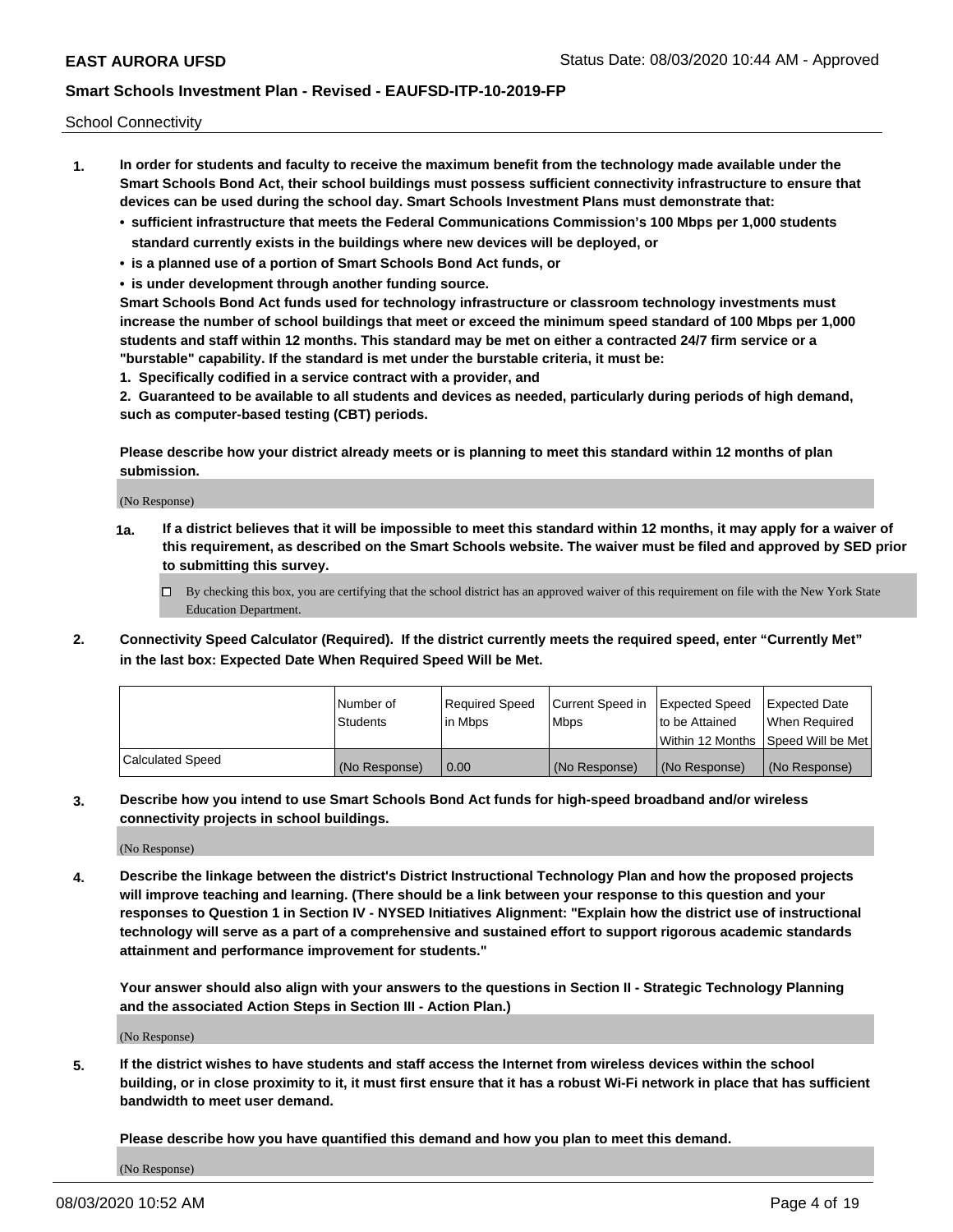School Connectivity

**6. Smart Schools plans with any expenditures in the School Connectivity category require a project number from the Office of Facilities Planning. Districts must submit an SSBA LOI and receive project numbers prior to submitting the SSIP. As indicated on the LOI, some projects may be eligible for a streamlined review and will not require a building permit.**

**Please indicate on a separate row each project number given to you by the Office of Facilities Planning.**

| Project Number |  |
|----------------|--|
| (No Response)  |  |

**7. Certain high-tech security and connectivity infrastructure projects may be eligible for an expedited review process as determined by the Office of Facilities Planning.**

### **Was your project deemed eligible for streamlined review?**

(No Response)

### **8. Include the name and license number of the architect or engineer of record.**

| Name          | License Number |
|---------------|----------------|
| (No Response) | (No Response)  |

### **9. Public Expenditures – Loanable (Counts toward the nonpublic loan calculation)**

| Select the allowable expenditure type.<br>Repeat to add another item under each type. | <b>PUBLIC</b> Items to be<br>l Purchased | Quantity           | Cost Per Item    | <b>Total Cost</b> |
|---------------------------------------------------------------------------------------|------------------------------------------|--------------------|------------------|-------------------|
| (No Response)                                                                         | (No Response)                            | l (No<br>Response) | (No<br>Response) | $\overline{0.00}$ |
|                                                                                       |                                          | 0                  | 0.00             |                   |

### **10. Public Expenditures – Non-Loanable (Does not count toward nonpublic loan calculation)**

| Select the allowable expenditure<br>type.<br>Repeat to add another item under<br>each type. | <b>PUBLIC</b> Items to be purchased | Quantity      | Cost per Item | <b>Total Cost</b> |
|---------------------------------------------------------------------------------------------|-------------------------------------|---------------|---------------|-------------------|
| (No Response)                                                                               | (No Response)                       | (No Response) | (No Response) | 0.00              |
|                                                                                             |                                     |               | 0.00          |                   |

#### **11. Final 2014-15 BEDS Enrollment to calculate Nonpublic Sharing Requirement (no changes allowed.)**

|            | Public Enrollment | Nonpublic Enrollment | 'Total Enrollment | l Nonpublic Percentage |
|------------|-------------------|----------------------|-------------------|------------------------|
| Enrollment | 1,782             | 526                  | 2.308.00          | 22.79                  |

### **12. Total Public Budget - Loanable (Counts toward the nonpublic loan calculation)**

|                                               | Public Allocations | <b>Estimated Nonpublic Loan</b><br>Amount | Estimated Total Sub-Allocations |
|-----------------------------------------------|--------------------|-------------------------------------------|---------------------------------|
| Network/Access Costs                          | (No Response)      | 0.00                                      | 0.00                            |
| School Internal Connections and<br>Components | (No Response)      | 0.00                                      | 0.00                            |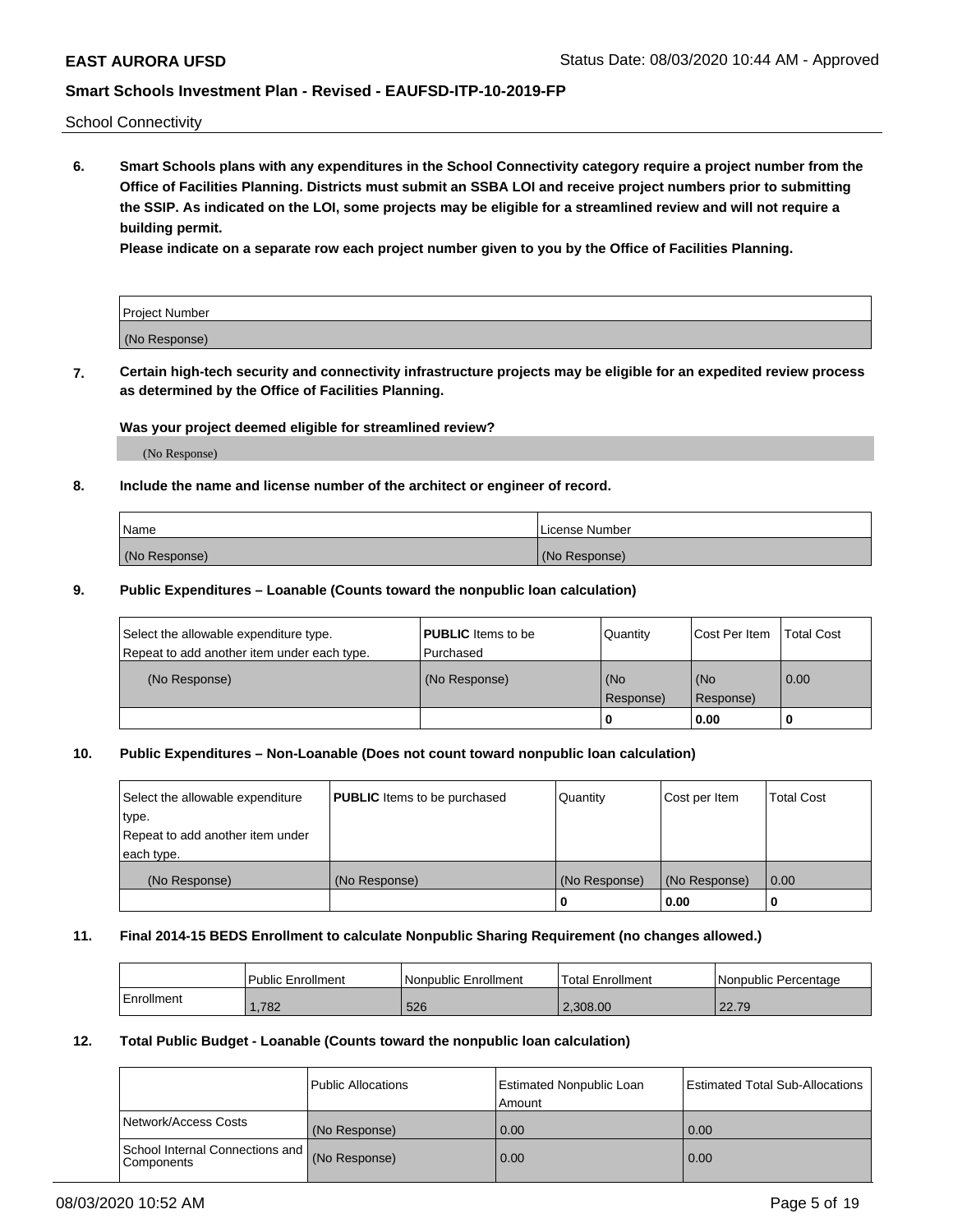School Connectivity

|                | Public Allocations | <b>Estimated Nonpublic Loan</b><br>l Amount | <b>Estimated Total Sub-Allocations</b> |
|----------------|--------------------|---------------------------------------------|----------------------------------------|
| l Other        | (No Response)      | 0.00                                        | 0.00                                   |
| <b>Totals:</b> | 0.00               | 0                                           |                                        |

## **13. Total Public Budget – Non-Loanable (Does not count toward the nonpublic loan calculation)**

|                                                   | Sub-<br>Allocation |
|---------------------------------------------------|--------------------|
| Network/Access Costs                              | (No Response)      |
| <b>Outside Plant Costs</b>                        | (No Response)      |
| <b>School Internal Connections and Components</b> | (No Response)      |
| Professional Services                             | (No Response)      |
| Testing                                           | (No Response)      |
| <b>Other Upfront Costs</b>                        | (No Response)      |
| <b>Other Costs</b>                                | (No Response)      |
| <b>Totals:</b>                                    | 0.00               |

# **14. School Connectivity Totals**

|                          | Total Sub-Allocations |
|--------------------------|-----------------------|
| Total Loanable Items     | 0.00                  |
| Total Non-Ioanable Items | 0.00                  |
| Totals:                  | 0                     |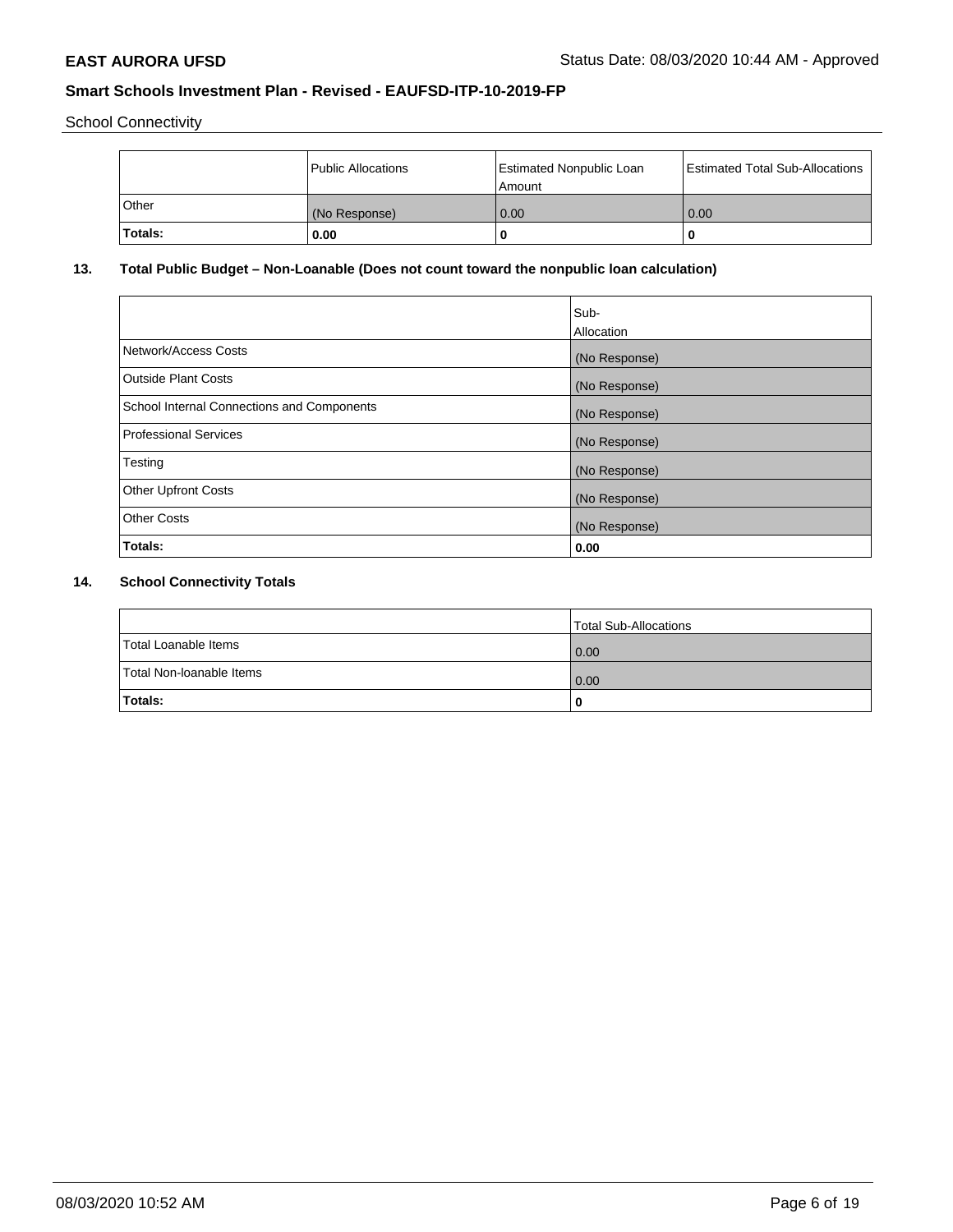Community Connectivity (Broadband and Wireless)

**1. Describe how you intend to use Smart Schools Bond Act funds for high-speed broadband and/or wireless connectivity projects in the community.**

(No Response)

**2. Please describe how the proposed project(s) will promote student achievement and increase student and/or staff access to the Internet in a manner that enhances student learning and/or instruction outside of the school day and/or school building.**

(No Response)

**3. Community connectivity projects must comply with all the necessary local building codes and regulations (building and related permits are not required prior to plan submission).**

 $\Box$  I certify that we will comply with all the necessary local building codes and regulations.

**4. Please describe the physical location of the proposed investment.**

(No Response)

**5. Please provide the initial list of partners participating in the Community Connectivity Broadband Project, along with their Federal Tax Identification (Employer Identification) number.**

| <b>Project Partners</b> | l Federal ID # |
|-------------------------|----------------|
| (No Response)           | (No Response)  |

**6. Please detail the type, quantity, per unit cost and total cost of the eligible items under each sub-category.**

| Select the allowable expenditure | Item to be purchased | Quantity      | Cost per Item | <b>Total Cost</b> |
|----------------------------------|----------------------|---------------|---------------|-------------------|
| type.                            |                      |               |               |                   |
| Repeat to add another item under |                      |               |               |                   |
| each type.                       |                      |               |               |                   |
| (No Response)                    | (No Response)        | (No Response) | (No Response) | 0.00              |
|                                  |                      | U             | 0.00          |                   |

**7. If you are submitting an allocation for Community Connectivity, complete this table.**

**Note that the calculated Total at the bottom of the table must equal the Total allocation for this category that you entered in the SSIP Overview overall budget.**

|                                    | Sub-Allocation |
|------------------------------------|----------------|
| Network/Access Costs               | (No Response)  |
| Outside Plant Costs                | (No Response)  |
| <b>Tower Costs</b>                 | (No Response)  |
| <b>Customer Premises Equipment</b> | (No Response)  |
| <b>Professional Services</b>       | (No Response)  |
| Testing                            | (No Response)  |
| <b>Other Upfront Costs</b>         | (No Response)  |
| <b>Other Costs</b>                 | (No Response)  |
| Totals:                            | 0.00           |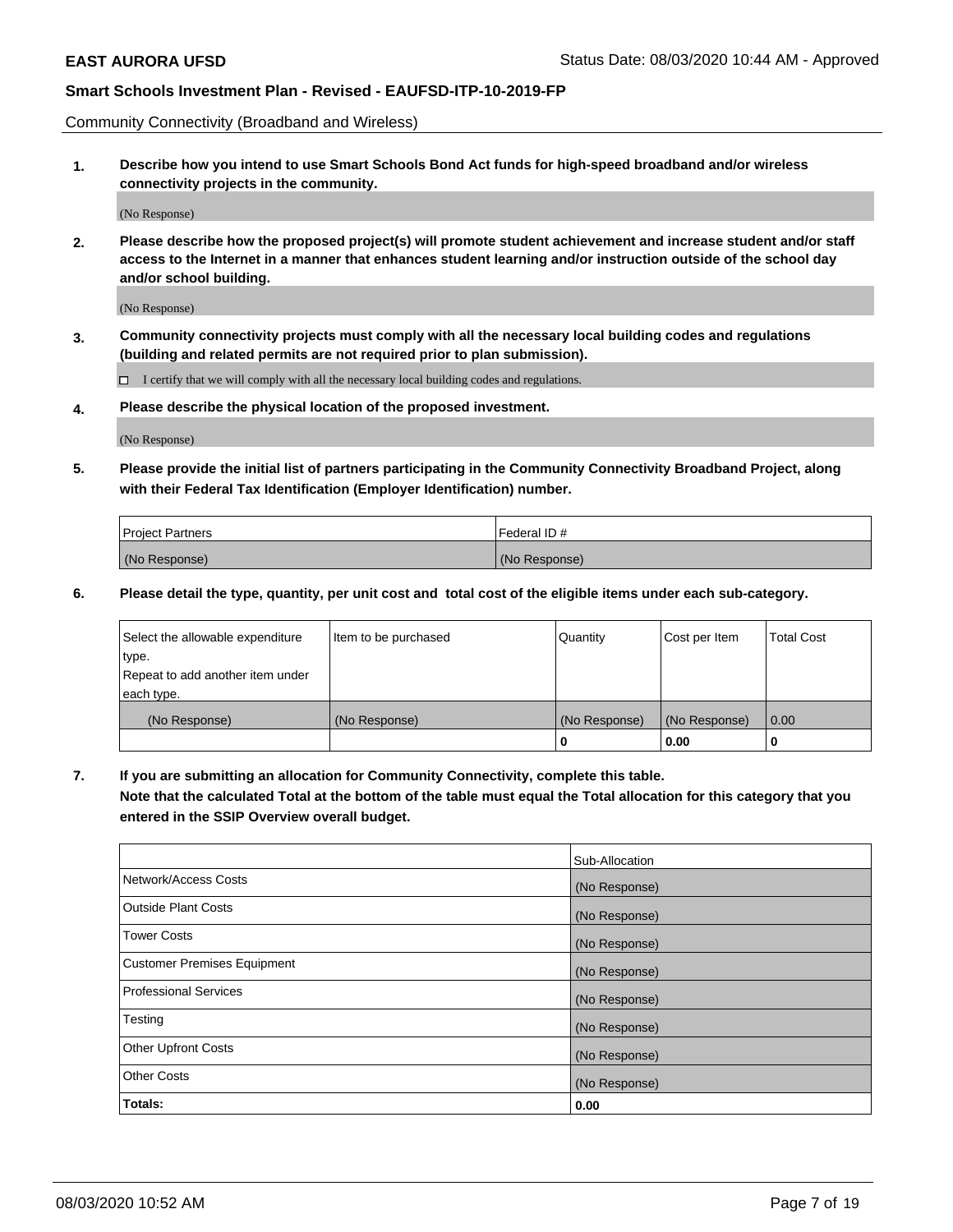### Classroom Learning Technology

**1. In order for students and faculty to receive the maximum benefit from the technology made available under the Smart Schools Bond Act, their school buildings must possess sufficient connectivity infrastructure to ensure that devices can be used during the school day. Smart Schools Investment Plans must demonstrate that sufficient infrastructure that meets the Federal Communications Commission's 100 Mbps per 1,000 students standard currently exists in the buildings where new devices will be deployed, or is a planned use of a portion of Smart Schools Bond Act funds, or is under development through another funding source. Smart Schools Bond Act funds used for technology infrastructure or classroom technology investments must**

**increase the number of school buildings that meet or exceed the minimum speed standard of 100 Mbps per 1,000 students and staff within 12 months. This standard may be met on either a contracted 24/7 firm service or a "burstable" capability. If the standard is met under the burstable criteria, it must be:**

**1. Specifically codified in a service contract with a provider, and**

**2. Guaranteed to be available to all students and devices as needed, particularly during periods of high demand, such as computer-based testing (CBT) periods.**

**Please describe how your district already meets or is planning to meet this standard within 12 months of plan submission.**

Since the 2008-2009 school year, our district has exceeded the FCC standard of 100 Mbps per 1000 students. During that time frame, we upgraded all edge and core switch equipment. The result of these upgrades included; 1 Gb minimum speed to every wired network drop, Power over Ethernet, and upgraded 1 Gb connectivity between our three buildings.

At our High School, Middle and Elementary buildings, backbone speeds were upgraded to 1 Gb. We also have a 1Gb connection to the internet via Erie 1 BOCES/WNYRIC. We plan to further upgrade our network speeds in the near future to establish a 10Gb backbone throughout and between all of our facilities.

In 2013, as we embarked upon another capital facilities project., we brought our focus to the wireless networking aspect of our technology portfolio. During this effort, we installed two (2) Category 6A wires into every classroom in the district – and multiple wires to group areas (libraries, cafeterias, auditoriums, etc.). Our analysis of this project, as part of our technology instruction planning efforts, indicated that an access point per classroom provided a much more robust and bandwidth intensive solution for the burgeoning device market. This was particularly true for our planned introduction of computer-based testing from grades 3 - 8.

Today, every instructional room in our district is wired and contains a wireless access point to support our instructional vision. This endeavor has proven to be instrumental for our efforts to conduct computer-based testing program. We have successfully piloted and conducted actual CBT fro multiple grade levels. During the 19-20 school year, this investment will pay further dividend as we introduce CBT to additional, if not all, grade levels.

- **1a. If a district believes that it will be impossible to meet this standard within 12 months, it may apply for a waiver of this requirement, as described on the Smart Schools website. The waiver must be filed and approved by SED prior to submitting this survey.**
	- By checking this box, you are certifying that the school district has an approved waiver of this requirement on file with the New York State Education Department.
- **2. Connectivity Speed Calculator (Required). If the district currently meets the required speed, enter "Currently Met" in the last box: Expected Date When Required Speed Will be Met.**

|                  | l Number of | Required Speed | Current Speed in | Expected Speed  | Expected Date                           |
|------------------|-------------|----------------|------------------|-----------------|-----------------------------------------|
|                  | Students    | lin Mbps       | <b>Mbps</b>      | Ito be Attained | When Reauired                           |
|                  |             |                |                  |                 | l Within 12 Months ISpeed Will be Met l |
| Calculated Speed | 1.782       | 178.20         | 1000             | 1000            | current                                 |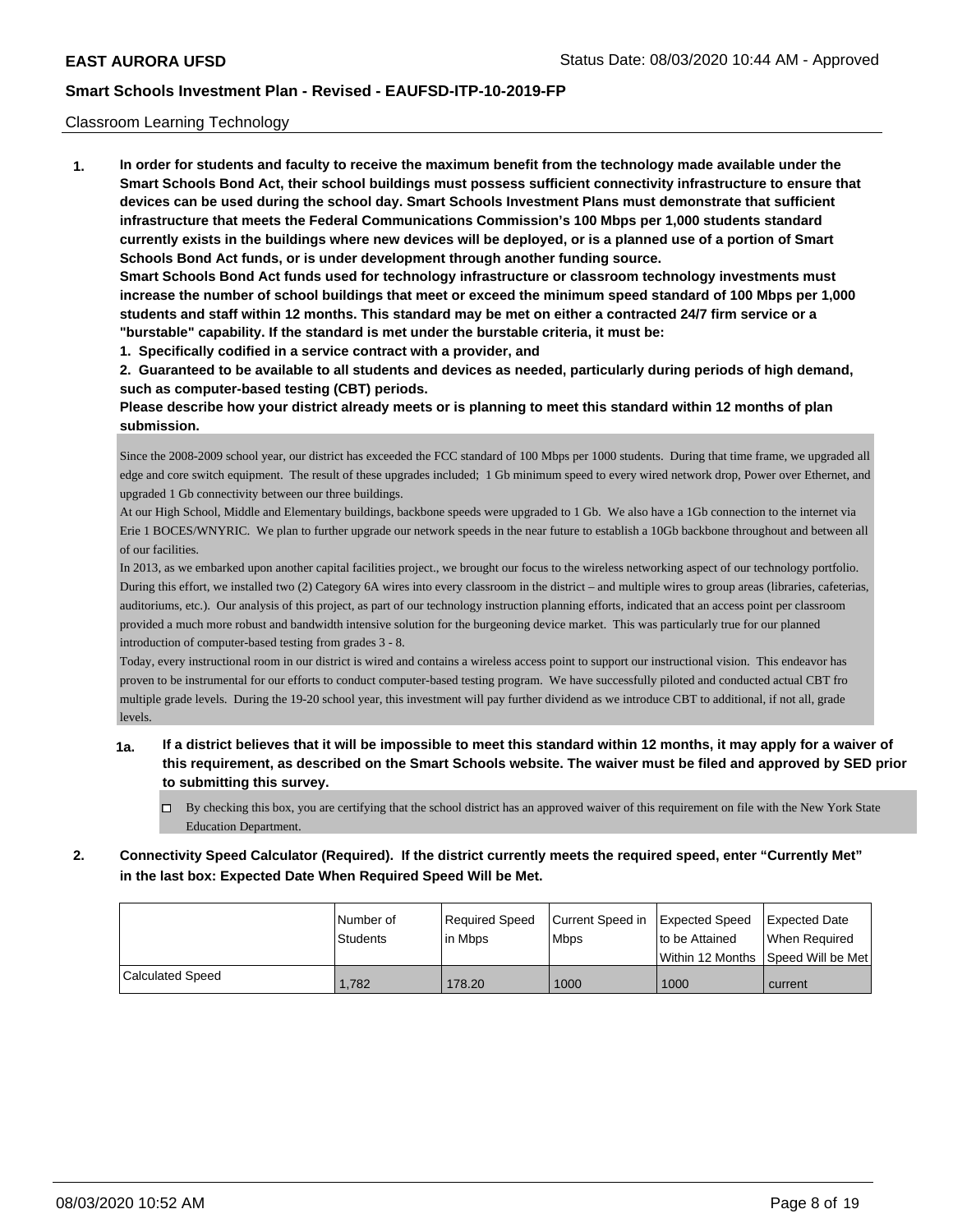### Classroom Learning Technology

**3. If the district wishes to have students and staff access the Internet from wireless devices within the school building, or in close proximity to it, it must first ensure that it has a robust Wi-Fi network in place that has sufficient bandwidth to meet user demand.**

**Please describe how you have quantified this demand and how you plan to meet this demand.**

Our district installed physical wiring to support the deployment of wireless access points for every instructional location within a facilities project that began in 2015-2016 school year. Once physical wiring was in place and certified, we obtained an enterprise-class wireless network system that we continue to utilize today. Our wireless networking equipment was installed in the 2016-2017 school year and was viewed by many as a "watershed" moment attributable to the avenues which its' implementation has created - specifically, a precursor for Computer-Based Testing (CBT), proliferation of one-to-one computing devices for students grades K-12, proliferation of one-to-one faculty laptops and establishment of a domain within G Suite for Education.

Each instructional space in each of our buildings now has an 802.11 AC Rev. 2 access point. These deliver approximately 900 Mb of shared bandwidth into each location. We assumed a fully populated classroom of 30 student each. Since wireless bandwidth is a "shared" medium, per device bandwidth in each classroom is roughly 30 Mb. We have found this level to be more than adequate for the avenues described above.

**4. All New York State public school districts are required to complete and submit an Instructional Technology Plan survey to the New York State Education Department in compliance with Section 753 of the Education Law and per Part 100.12 of the Commissioner's Regulations.**

**Districts that include educational technology purchases as part of their Smart Schools Investment Plan must have a submitted and approved Instructional Technology Plan survey on file with the New York State Education Department.**

- By checking this box, you are certifying that the school district has an approved Instructional Technology Plan survey on file with the New York State Education Department.
- **5. Describe the devices you intend to purchase and their compatibility with existing or planned platforms or systems. Specifically address the adequacy of each facility's electrical, HVAC and other infrastructure necessary to install and support the operation of the planned technology.**

We intend to acquire sufficient quantities of interactive flat panel monitors for each instructional space throughout our district. These devices will be direct replacements for existing, but significantly aged, Smart Board and data projector technology that the district has acquired over a roughly 15 year period. Today, 95% percent of our existing instructional spaces are so equipped. As early adopters of interactive classroom tools, we have experienced a dramatic increase in student engagement and student interaction in every curricular area throughout the district.

We have researched the market for these devices and have placed a very high premium on the ability to utilize similar software titles with these devices. We see this as a means of honoring prior lessons that our faculty members have created over the past 15 years as well as a means of helping to assure a swift and comprehensive adoption rate for this new technology.

We have examined power and heating dissipation requirements for each manufacturer that we've researched and find that our electrical and cooling infrastructure are more than adequate for introduction of this technology.

Our goal; Re-invigorate classroom presentation tools that continue to foster interaction between students and faculty. Such technology will also promote collaboration during the instructional process a well as provide interactive opportunities for presentation of curriculum. This initiative aligns well with an expressed goal for school districts put forth by the New York State Education Department (NYSED). Specifically; Increase equitable access to high-quality digital resources and standards-based, technology-rich learning experiences

The word "reinvigorate" was very deliberately incorporated into our goal statement. EAUFSD has deployed interactive whiteboards and accompanying software in nearly every classroom throughout our district. The interactive nature of this technology has provided incalculable benefit to both our students and teachers for nearly 15 years. This has been accomplished with Smart Boards paired with digital data projectors. Proper mounting, adequate supplies and cabling have all been a major part of these deployments. However, supplies for projectors (bulbs), maintenance (annual air filter cleaning) and installation labor have added significant costs to maintenance and upkeep of this technology. Additionally, as graphics capabilities of teacher laptops and student devices have evolved considerably, the graphics capability of our projector "fleet" has not. This has led to significant loss of opportunity and mounting frustration among our faculty. To remediate, we seek funding from the SSBA program to bring interactive flat panels to each of our classrooms throughout the district. It is vitally important to note that all teachers in EAUFSD have, for nearly eleven years, been assigned a district-owned laptop computer. In its third generation, this program has been an unmitigated success. By bringing modern, wireless devices to our teachers, we have seen a dramatic productivity enhancement within this cohort as this technology is applied to instructional purposes within our classrooms. This point is mostly notable as it influences the product selections that our committees have deliberated for use of interactive panels in conjunction with our teacher laptops. WHO BENEFITS FROM THIS PROJECT? All students and all teachers in our school district will directly benefit from this initiative.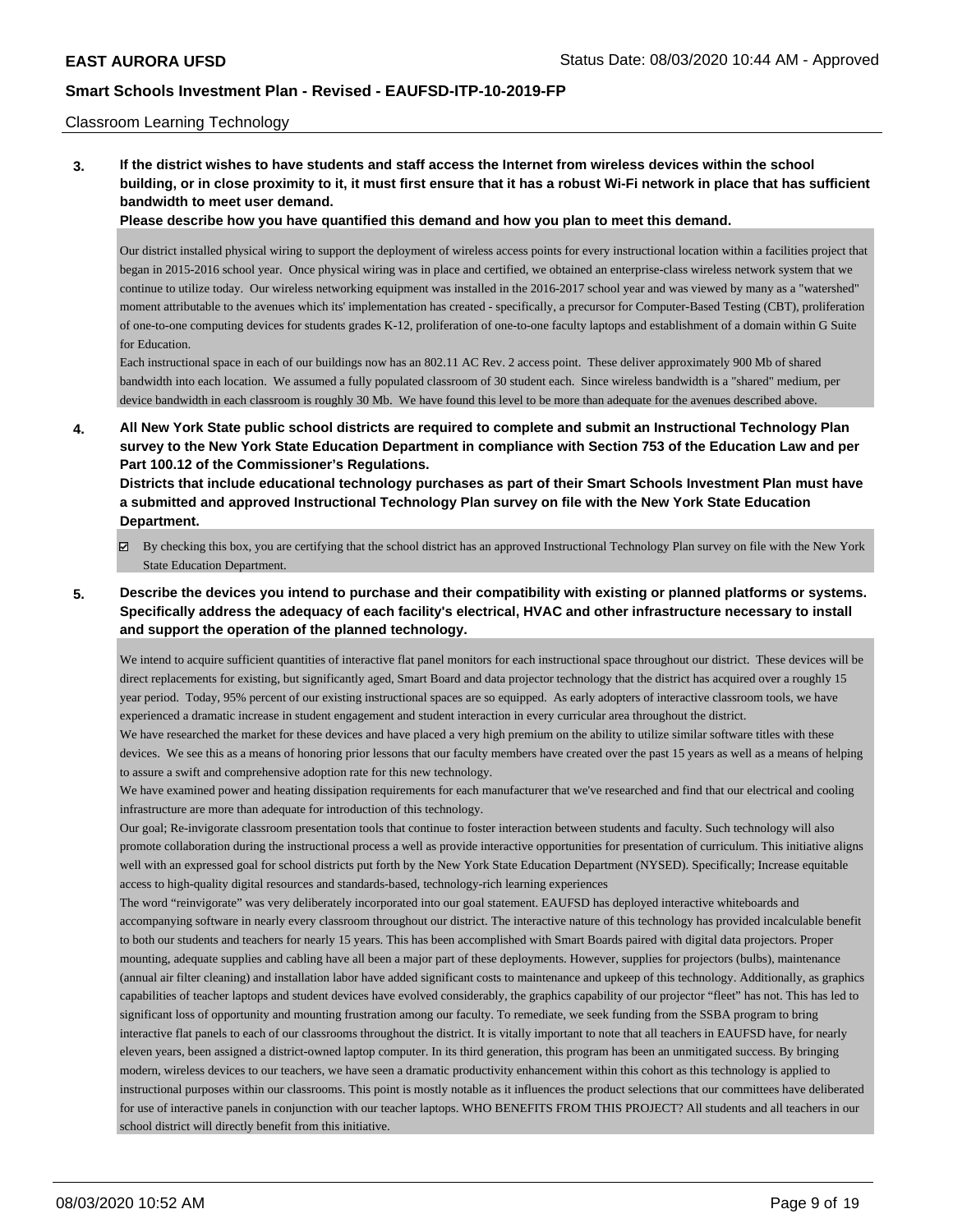### Classroom Learning Technology

- **6. Describe how the proposed technology purchases will:**
	- **> enhance differentiated instruction;**
	- **> expand student learning inside and outside the classroom;**
	- **> benefit students with disabilities and English language learners; and**
	- **> contribute to the reduction of other learning gaps that have been identified within the district.**

**The expectation is that districts will place a priority on addressing the needs of students who struggle to succeed in a rigorous curriculum. Responses in this section should specifically address this concern and align with the district's Instructional Technology Plan (in particular Question 2 of E. Curriculum and Instruction: "Does the district's instructional technology plan address the needs of students with disabilities to ensure equitable access to instruction, materials and assessments?" and Question 3 of the same section: "Does the district's instructional technology plan address the provision of assistive technology specifically for students with disabilities to ensure access to and participation in the general curriculum?")**

**In addition, describe how the district ensures equitable access to instruction, materials and assessments and participation in the general curriculum for both SWD and English Language Learners/Multilingual Learners (ELL/MLL) students.**

Having interactive lessons created by our faculty, whether brand new or historically effective and then re-used, affords our faculty with considerable opportunity to differentiate their instructional practice throughout each lesson delivered. This is accomplished by first observing the *need* for differentiation, as exhibited by a students' interaction with a lesson, and secondly, a modification of the lesson materials to suit the particular learning style of specific students.

Because lessons are software driven and highly interactive, student interaction with a presented lesson furnishes critical feedback to our faculty members that can be indicative of the *need* for differentiation of the instruction. Our faculty members can readily observe how a student interacts with the lesson that is being presented and can quickly determine that differentiation of the lesson is needed for specific students while, for other students, this may not be needed.

More importantly, the nature of the lesson (as software) implies that the materials can be rapidly and efficiently modified to suit a particular learning style of a specific student. Teachers can also readily observe if the technological resources within their classroom are even appropriate for a given students' individual learning style.

Lesson files created for use with interactive panels can now also be easily shared with students via Google Classroom or other distribution methods. This affords students a simple and efficient means of repeatedly reviewing a lesson presented by their teacher previously - be it that evening after school or several weeks later in preparation for an examination. An added benefit to this approach affords students the opportunity to review these materials whether they are on or off of our campus - as long as they have an internet connection, they can access these rich repositories created their teachers to expand their learning.

With the presence of one-to-one Chromebooks for our students, teachers can extend even greater interactive opportunities for students. The software within which a lesson was created, now possesses resources for students to follow along with a specific lesson on their own Chromebook screen. Multiple students can interact simultaneously or teachers can allow interaction for a single student as means of differentiating their instruction for that student.

For students with disabilities, the shared lesson materials combined with a Chromebook are of enormous benefit. We can easily and efficiently deliver various extensions to the Chromebook assigned to any student with disability. These extensions may include screen readers, magnification tools, text-to-speech tools or speech-to text tools. These extensions can unlock the resources provisioned by their teachers by fashioning them in a way that is amenable to the disability which afflicts a particular student.

For students who are English Learners, the tools and benefits are quite similar. Various translation extensions and applications can be used by the student to translate lessons from English to their native language. This affords English Learners significant benefits; they can review interactive lessons in their native language and in English. This affords this cohort of students not only the ability to maintain pace with their English-speaking peers but also fortifies their knowledge and translation capabilities from their native language to English.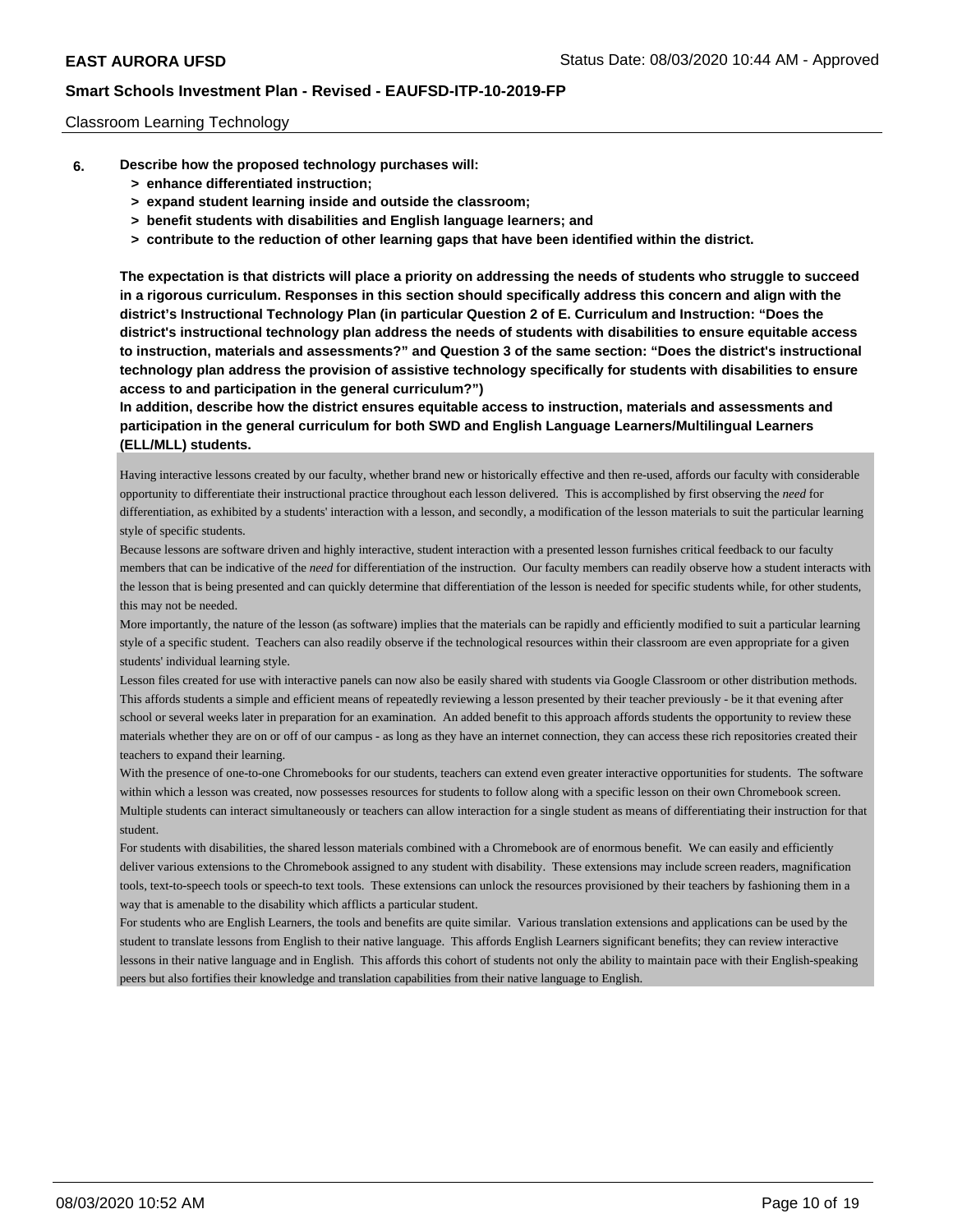### Classroom Learning Technology

## **7. Where appropriate, describe how the proposed technology purchases will enhance ongoing communication with parents and other stakeholders and help the district facilitate technology-based regional partnerships, including distance learning and other efforts.**

Our proposed acquisitions foster communications with parents and other stakeholders quite readily. First, as indicated previously, lesson files created for use with these resources can be easily shared with not only students, but with parents as well. This communication avenue can further learning through reinforcement of specific concepts when the student is off-campus. Additionally, parents who choose to meet with their child(s)' teachers can be afforded opportunities to see various lessons within the classroom. Here also, reinforcement of lessons within the off-campus setting can be orchestrated.

These acquisitions are a natural evolution toward greater leverage of distance learning both within regional partnerships or consortiums as well as for students who for some reason cannot be in attendance on-campus for a specific or extended period of time. Distance learning affords many benefits for student learning in a very efficient manner. Virtual field trips are a prime example of this capability. Students in western New York may not have opportunity, for a variety or reasons, to visit, say, the Statue of Liberty. However, via the use of technology, students can "virtually" visit this monument, speak directly with a historian or tour guide, or engage with students from around the world to discuss the significance and meaning of the things they've seen on their virtual field trip.

Additionally, we see distance learning as a potential means of providing a more robust course catalog to our students. For example, budgetary restrictions may preclude a district from offering course work in a particular curricular area. However, a partner district or consortium member may offer such course work. Thanks to the implementation of this technology, such partnerships are now a reality. When the flat panel is paired with a web camera, the interactivity of such opportunities becomes much more like a traditional classroom setting. Students from multiple locations can collaborate on projects or other efforts. Perhaps most importantly, during their learning process, students can gain an appreciation from the perspectives that a diverse and/or geographically distributed group of students can bring to an interactive lesson. We'd like to see our students become productive citizens within a global economy. Using this equipment, we can very efficiently and cost-effectively bring the diverse perspectives of global participants directly into a classroom.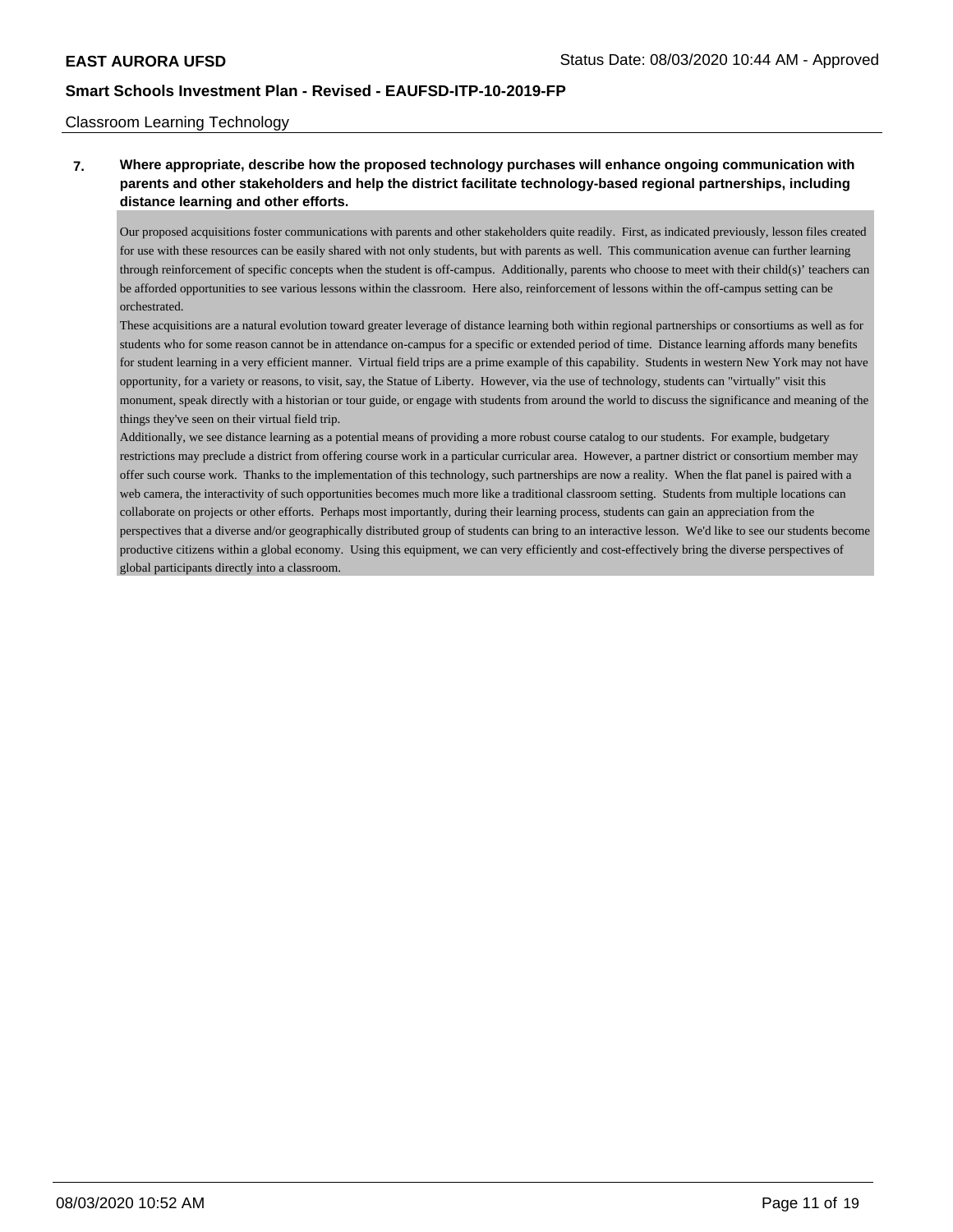### Classroom Learning Technology

**8. Describe the district's plan to provide professional development to ensure that administrators, teachers and staff can employ the technology purchased to enhance instruction successfully.**

**Note: This response should be aligned and expanded upon in accordance with your district's response to Question 1 of F. Professional Development of your Instructional Technology Plan: "Please provide a summary of professional development offered to teachers and staff, for the time period covered by this plan, to support technology to enhance teaching and learning. Please include topics, audience and method of delivery within your summary."**

Our professional development (PD) activities have been largely successful and include an expectation that prior successes will be leveraged and expanded upon in the future. Our PD activities will continue to be guided by the NYS Professional Development standards and in accordance with regulations put forth by the Commissioner of Education and the State Board of Regents.

As related to technology integration within classrooms, our PD design, implementation and assessment will continue to be characterized by professional learning communities and collaborative efforts, design that is relevant to Common Core learning standards, the creation of safe learning environments for our faculty and students, promotes technological literacy and provides skills development for all cohorts that allows for appropriate and confident utilization of our technological investments.

Our PD efforts going forward will incorporate greater flexibility for our staff to meet their diverse levels of expertise and fluency with various technologies that we've acquired previously and will acquire in the future.

All Professional Development that is technologically focused will include topics such as digital citizenship, internet safety, flipped classrooms and Common Core Learning standards alignment and acquisition of skills related to Google Classroom, myriad tools available via Google and Chromebooks in the classroom.

Methods of PD delivery will include; continued use and development of a PD Learning Library, BOCES/CSLO services, our regional teacher center (ECTC), collaboration with neighboring school districts and leveraging our own faculty members who have gained proficiency and wish to impart their knowledge to their colleagues. Additionally, and perhaps most importatnly, we have added a dedicated resource to our staff whose primary mission is Professional Development for our users throughout the district. This resource was brought into the district in conjunction with our implementation of G Suite. During that time, we offered approximately 50 course opportunities for teachers, after school hours, to explore and learn a variety of Google related applications. As stated previously, we are observing an very fast rate of adoption of these resources and, undoubtedly, our emphasis on professional development has been instrumental to this pace.

In addition to after school course offerings, we offer multiple courses throughout the day on each staff development day. These course typically use a 90-minute period to take a "deeper" dive into specific resources and focus on the integrative aspects of the product under discussion. During this 90 minute period, we provide ample opportunity for teachers to discuss and debate various approaches toward leverage of the technology as it applies to specific learning environments throughout our district while they simultaneously explore the resources afforded by the specific resource under discussion.

With the implementation of interactive flat panels, we see amazing opportunity to expand upon this approach. We envision a "distance learning" opportunity, within our own facilities, for large groups of teachers by using the technology we intend to acquire. We will also continue our efforts to make recordings of all lessons provided by our department. These videos will be cataloged within a data structure available to all teachers. We envision a course catalog and specific materials (videos) to be easily and readily available to our faculty members whether they are on-campus or not. To this model, we plan to include lessons that are directly aimed at use/utilization of the interactive flat panels that we plan to deploy. For integration aspects, we can make suitable comparisons between the new technology and its' predecessor technology. We will also spend significant time with instruction focused upon utilization of historic, well considered lesson files that have been very successfully used in the past. We very much intend to honor the good work done by our faculty members in the past that has contributed mightily to the success of our students.

We are developing a course catalog for all resources that are instrumental and foundational to effective integration of this technology into our classrooms. Such offerings should be made available both during the school day, after school hours and agnostic with respect to class size. We will also leverage the new technology to offer "distance" learning within our own campus to expand the reach of our efforts while simultaneously affording our staff and faculty more flexible options relative to attendance.

All of our local course offerings are examined within the context of offerings made available by two of our regional partners; Erie 1 BOCES and the Cattaraugus/Allegany Teacher Center. These partners have been tremendous resource supplements to our own capacity and we've been very explicit to avoid duplication of efforts and diligent to make sure that our PD curriculum is properly aligned with local expectations regardless of the resource that delivers the materials.

Over the last two school years, and continuing into 19-20, we have offered a variety of course work for Professional Development to our faculty, staff and administration. To the extent possible, we offer beginner, intermediate and advanced levels of each course title. All of our offerings thus far have been classroom or small group events delivered in person by our on-staff training specialist or one of our regional partners from Erie 1 BOCES or the Catt/Allegheny Teacher Center. A short list of offerings includes; G-Mail, Google Drive, Calendar, Keep, Google Docs, Google Classroom, Google Forms, Google Quizzes, Google Expeditions, Google Groups and Team Drives, Smart Notebook, Google Chrome Browser, G Suite for Educators, Google Advanced Search, Windows 10, Jam Board.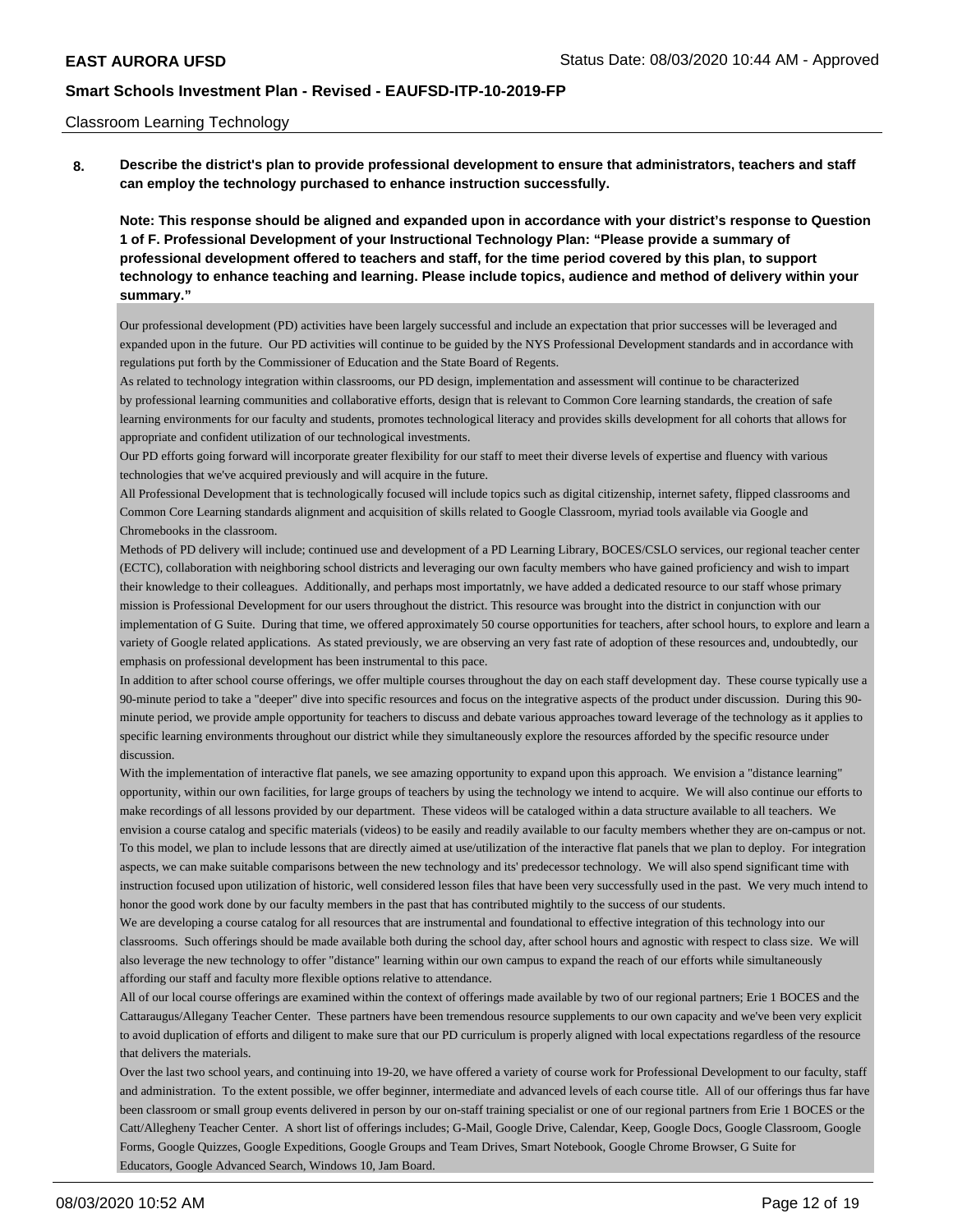### Classroom Learning Technology

**9. Districts must contact one of the SUNY/CUNY teacher preparation programs listed on the document on the left side of the page that supplies the largest number of the district's new teachers to request advice on innovative uses and best practices at the intersection of pedagogy and educational technology.**

By checking this box, you certify that you have contacted the SUNY/CUNY teacher preparation program that supplies the largest number of your new teachers to request advice on these issues.

**9a. Please enter the name of the SUNY or CUNY Institution that you contacted.**

Buffalo State College

**9b. Enter the primary Institution phone number.**

(716) 878-4214

**9c. Enter the name of the contact person with whom you consulted and/or will be collaborating with on innovative uses of technology and best practices.**

Dr. Wendy Paterson

**10. To ensure the sustainability of technology purchases made with Smart Schools funds, districts must demonstrate a long-term plan to maintain and replace technology purchases supported by Smart Schools Bond Act funds. This sustainability plan shall demonstrate a district's capacity to support recurring costs of use that are ineligible for Smart Schools Bond Act funding such as device maintenance, technical support, Internet and wireless fees, maintenance of hotspots, staff professional development, building maintenance and the replacement of incidental items. Further, such a sustainability plan shall include a long-term plan for the replacement of purchased devices and equipment at the end of their useful life with other funding sources.**

By checking this box, you certify that the district has a sustainability plan as described above.

**11. Districts must ensure that devices purchased with Smart Schools Bond funds will be distributed, prepared for use, maintained and supported appropriately. Districts must maintain detailed device inventories in accordance with generally accepted accounting principles.**

By checking this box, you certify that the district has a distribution and inventory management plan and system in place.

**12. Please detail the type, quantity, per unit cost and total cost of the eligible items under each sub-category.**

| Select the allowable expenditure<br>type.<br>Repeat to add another item under | I Item to be Purchased          | Quantity | Cost per Item | <b>Total Cost</b> |
|-------------------------------------------------------------------------------|---------------------------------|----------|---------------|-------------------|
| each type.                                                                    |                                 |          |               |                   |
| Interactive Whiteboards                                                       | Interactive HD (4K) Flat Panels | 140      | 3.050.00      | 427,000.00        |
| Interactive Whiteboards                                                       | <b>Mounting for Flat Panels</b> | 140      | 750.00        | 105,000.00        |
|                                                                               |                                 | 280      | 3,800.00      | 532,000           |

#### **13. Final 2014-15 BEDS Enrollment to calculate Nonpublic Sharing Requirement (no changes allowed.)**

|            | l Public Enrollment | l Nonpublic Enrollment | <b>Total Enrollment</b> | Nonpublic<br>l Percentage |
|------------|---------------------|------------------------|-------------------------|---------------------------|
| Enrollment | 1.782               | 526                    | 2.308.00                | 22.79                     |

### **14. If you are submitting an allocation for Classroom Learning Technology complete this table.**

|                         | Public School Sub-Allocation | Estimated Nonpublic Loan<br>l Amount<br>(Based on Percentage Above) | Estimated Total Public and<br>Nonpublic Sub-Allocation |
|-------------------------|------------------------------|---------------------------------------------------------------------|--------------------------------------------------------|
| Interactive Whiteboards | 532,000.00                   | 131,500.00                                                          | 663,500.00                                             |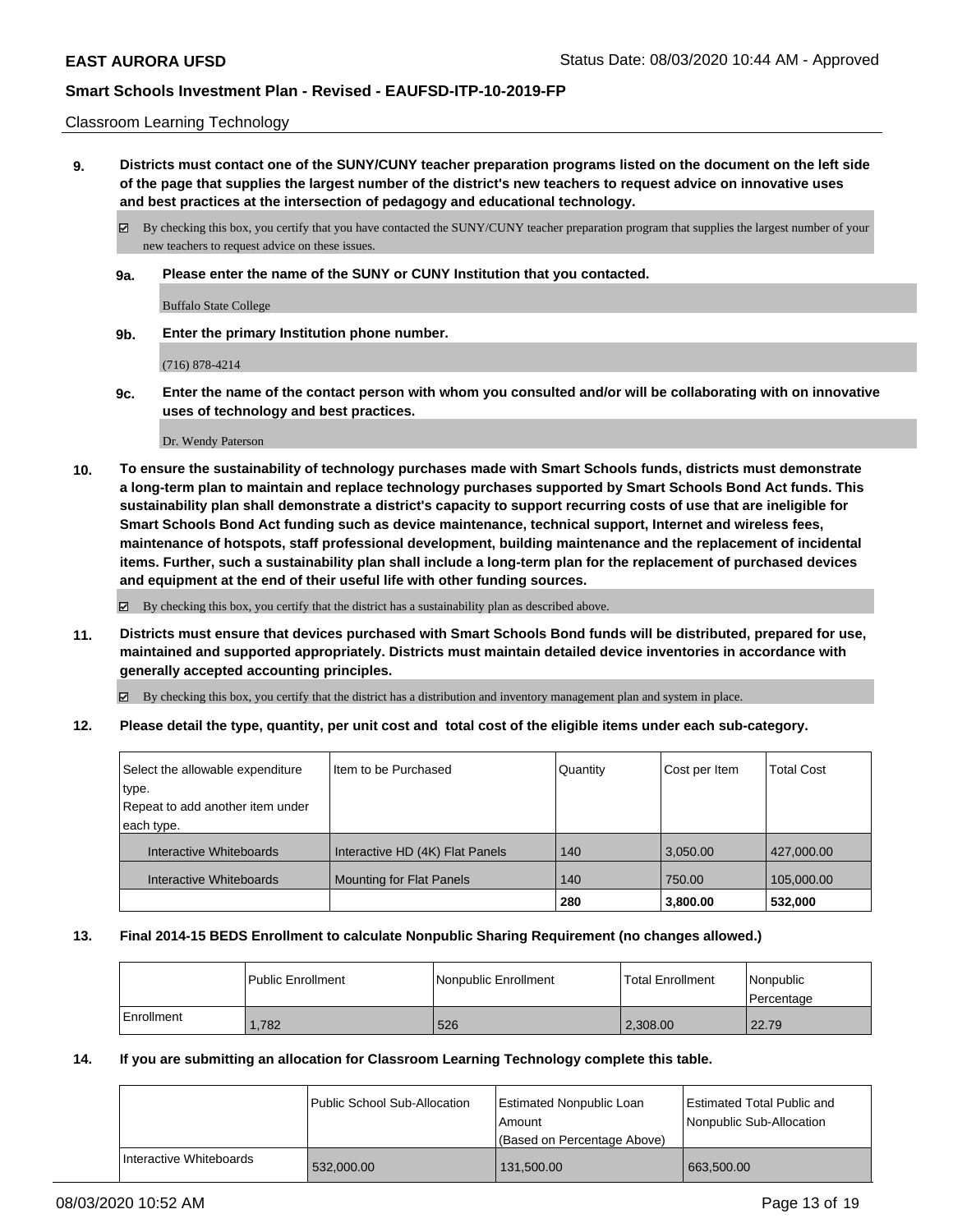Classroom Learning Technology

|                          | Public School Sub-Allocation | <b>Estimated Nonpublic Loan</b><br>Amount<br>(Based on Percentage Above) | <b>Estimated Total Public and</b><br>Nonpublic Sub-Allocation |
|--------------------------|------------------------------|--------------------------------------------------------------------------|---------------------------------------------------------------|
| <b>Computer Servers</b>  | 0.00                         | 0.00                                                                     | 0.00                                                          |
| <b>Desktop Computers</b> | 0.00                         | 0.00                                                                     | 0.00                                                          |
| <b>Laptop Computers</b>  | 0.00                         | 0.00                                                                     | 0.00                                                          |
| <b>Tablet Computers</b>  | 0.00                         | 0.00                                                                     | 0.00                                                          |
| <b>Other Costs</b>       | 0.00                         | 0.00                                                                     | 0.00                                                          |
| Totals:                  | 532,000.00                   | 131,500                                                                  | 663,500                                                       |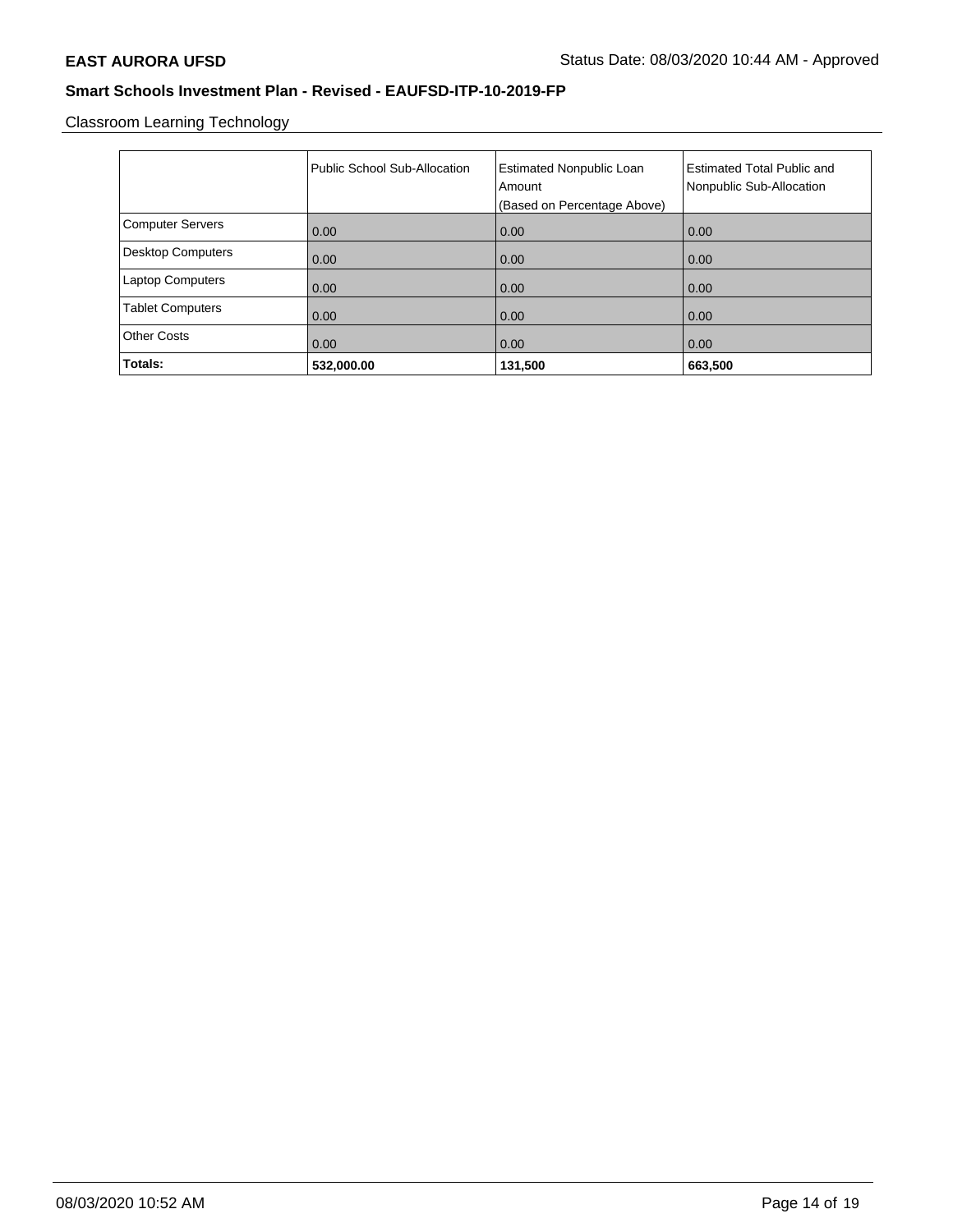### Pre-Kindergarten Classrooms

**1. Provide information regarding how and where the district is currently serving pre-kindergarten students and justify the need for additional space with enrollment projections over 3 years.**

(No Response)

- **2. Describe the district's plan to construct, enhance or modernize education facilities to accommodate prekindergarten programs. Such plans must include:**
	- **Specific descriptions of what the district intends to do to each space;**
	- **An affirmation that new pre-kindergarten classrooms will contain a minimum of 900 square feet per classroom;**
	- **The number of classrooms involved;**
	- **The approximate construction costs per classroom; and**
	- **Confirmation that the space is district-owned or has a long-term lease that exceeds the probable useful life of the improvements.**

(No Response)

**3. Smart Schools Bond Act funds may only be used for capital construction costs. Describe the type and amount of additional funds that will be required to support ineligible ongoing costs (e.g. instruction, supplies) associated with any additional pre-kindergarten classrooms that the district plans to add.**

(No Response)

**4. All plans and specifications for the erection, repair, enlargement or remodeling of school buildings in any public school district in the State must be reviewed and approved by the Commissioner. Districts that plan capital projects using their Smart Schools Bond Act funds will undergo a Preliminary Review Process by the Office of Facilities Planning.**

**Please indicate on a separate row each project number given to you by the Office of Facilities Planning.**

| Project Number |  |
|----------------|--|
| (No Response)  |  |
|                |  |

**5. Please detail the type, quantity, per unit cost and total cost of the eligible items under each sub-category.**

| Select the allowable expenditure | Item to be purchased | Quantity      | Cost per Item | <b>Total Cost</b> |
|----------------------------------|----------------------|---------------|---------------|-------------------|
| type.                            |                      |               |               |                   |
| Repeat to add another item under |                      |               |               |                   |
| each type.                       |                      |               |               |                   |
| (No Response)                    | (No Response)        | (No Response) | (No Response) | 0.00              |
|                                  |                      | U             | 0.00          |                   |

**6. If you have made an allocation for Pre-Kindergarten Classrooms, complete this table. Note that the calculated Total at the bottom of the table must equal the Total allocation for this category that you entered in the SSIP Overview overall budget.**

|                                          | Sub-Allocation |
|------------------------------------------|----------------|
| Construct Pre-K Classrooms               | (No Response)  |
| Enhance/Modernize Educational Facilities | (No Response)  |
| <b>Other Costs</b>                       | (No Response)  |
| Totals:                                  | 0.00           |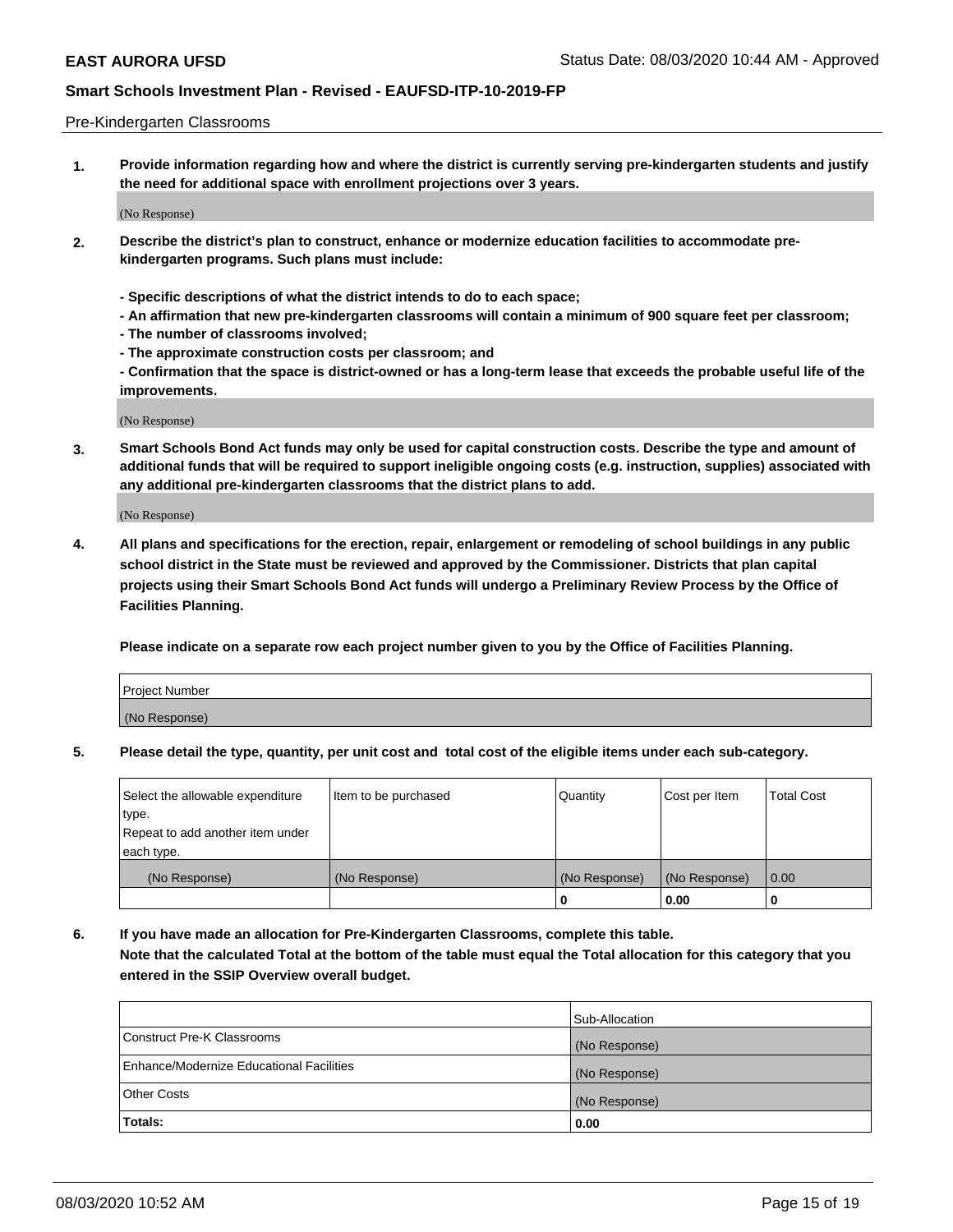Replace Transportable Classrooms

**1. Describe the district's plan to construct, enhance or modernize education facilities to provide high-quality instructional space by replacing transportable classrooms.**

(No Response)

**2. All plans and specifications for the erection, repair, enlargement or remodeling of school buildings in any public school district in the State must be reviewed and approved by the Commissioner. Districts that plan capital projects using their Smart Schools Bond Act funds will undergo a Preliminary Review Process by the Office of Facilities Planning.**

**Please indicate on a separate row each project number given to you by the Office of Facilities Planning.**

| Project Number |  |
|----------------|--|
|                |  |
|                |  |
|                |  |
|                |  |
| (No Response)  |  |
|                |  |
|                |  |
|                |  |

**3. For large projects that seek to blend Smart Schools Bond Act dollars with other funds, please note that Smart Schools Bond Act funds can be allocated on a pro rata basis depending on the number of new classrooms built that directly replace transportable classroom units.**

**If a district seeks to blend Smart Schools Bond Act dollars with other funds describe below what other funds are being used and what portion of the money will be Smart Schools Bond Act funds.**

(No Response)

**4. Please detail the type, quantity, per unit cost and total cost of the eligible items under each sub-category.**

| Select the allowable expenditure | Item to be purchased | Quantity      | Cost per Item | Total Cost |
|----------------------------------|----------------------|---------------|---------------|------------|
| ∣type.                           |                      |               |               |            |
| Repeat to add another item under |                      |               |               |            |
| each type.                       |                      |               |               |            |
| (No Response)                    | (No Response)        | (No Response) | (No Response) | 0.00       |
|                                  |                      | u             | 0.00          |            |

**5. If you have made an allocation for Replace Transportable Classrooms, complete this table. Note that the calculated Total at the bottom of the table must equal the Total allocation for this category that you entered in the SSIP Overview overall budget.**

|                                                | Sub-Allocation |
|------------------------------------------------|----------------|
| Construct New Instructional Space              | (No Response)  |
| Enhance/Modernize Existing Instructional Space | (No Response)  |
| Other Costs                                    | (No Response)  |
| Totals:                                        | 0.00           |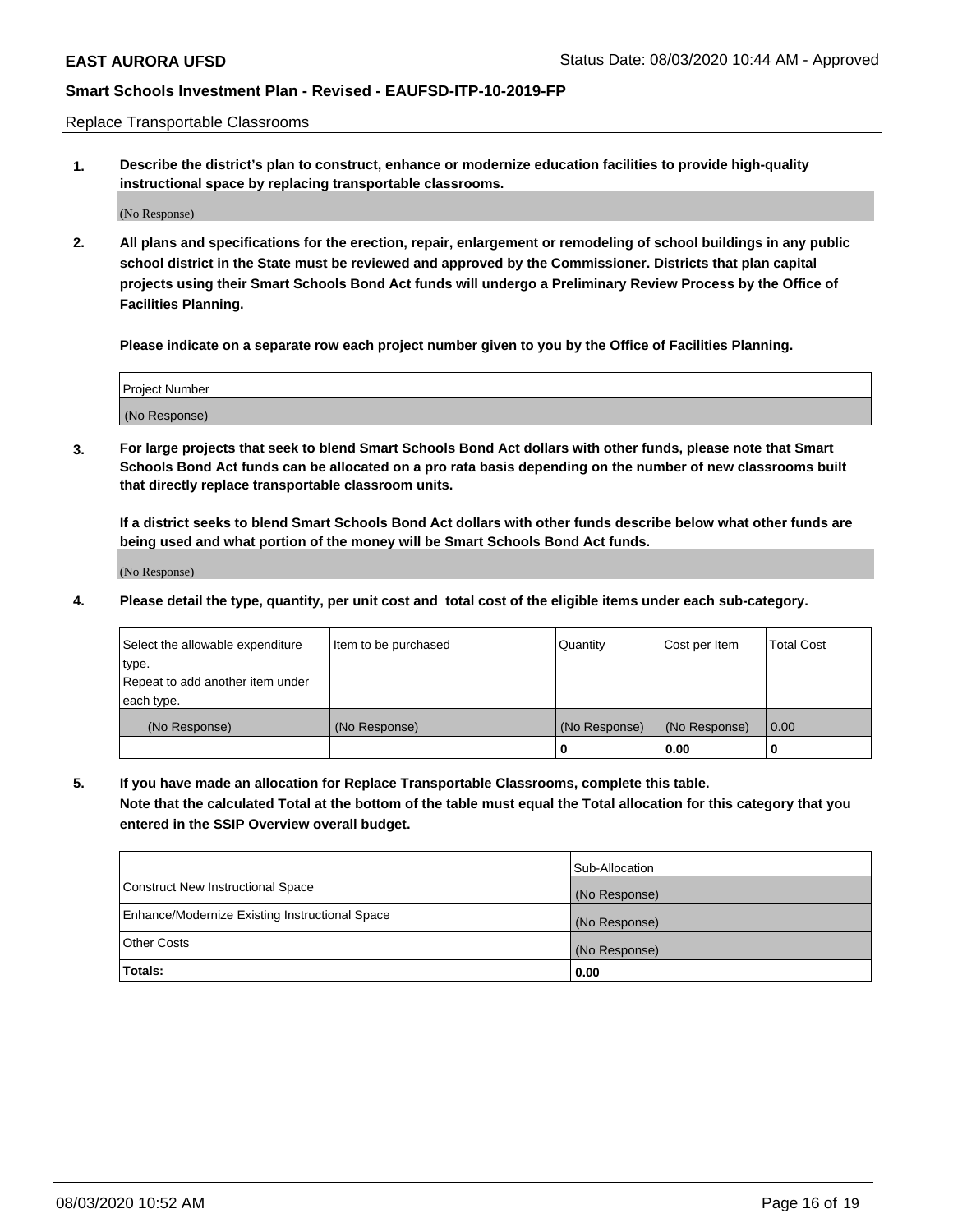High-Tech Security Features

**1. Describe how you intend to use Smart Schools Bond Act funds to install high-tech security features in school buildings and on school campuses.**

(No Response)

**2. All plans and specifications for the erection, repair, enlargement or remodeling of school buildings in any public school district in the State must be reviewed and approved by the Commissioner. Smart Schools plans with any expenditures in the High-Tech Security category require a project number from the Office of Facilities Planning. Districts must submit an SSBA LOI and receive project numbers prior to submitting the SSIP. As indicated on the LOI, some projects may be eligible for a streamlined review and will not require a building permit. Please indicate on a separate row each project number given to you by the Office of Facilities Planning.**

| <b>Project Number</b> |  |
|-----------------------|--|
|                       |  |
| (No Response)         |  |

- **3. Was your project deemed eligible for streamlined Review?**
	- Yes
	- $\hfill \square$  No
- **4. Include the name and license number of the architect or engineer of record.**

| Name          | License Number |
|---------------|----------------|
| (No Response) | (No Response)  |

**5. Please detail the type, quantity, per unit cost and total cost of the eligible items under each sub-category.**

| Select the allowable expenditure | Item to be purchased | Quantity      | Cost per Item | Total Cost |
|----------------------------------|----------------------|---------------|---------------|------------|
| 'type.                           |                      |               |               |            |
| Repeat to add another item under |                      |               |               |            |
| each type.                       |                      |               |               |            |
| (No Response)                    | (No Response)        | (No Response) | (No Response) | 0.00       |
|                                  |                      | u             | 0.00          |            |

**6. If you have made an allocation for High-Tech Security Features, complete this table.**

**Enter each Sub-category Public Allocation based on the the expenditures listed in Table #5.**

|                                                      | Sub-Allocation |
|------------------------------------------------------|----------------|
| Capital-Intensive Security Project (Standard Review) | (No Response)  |
| <b>Electronic Security System</b>                    | (No Response)  |
| <b>Entry Control System</b>                          | (No Response)  |
| Approved Door Hardening Project                      | (No Response)  |
| <b>Other Costs</b>                                   | (No Response)  |
| Totals:                                              | 0.00           |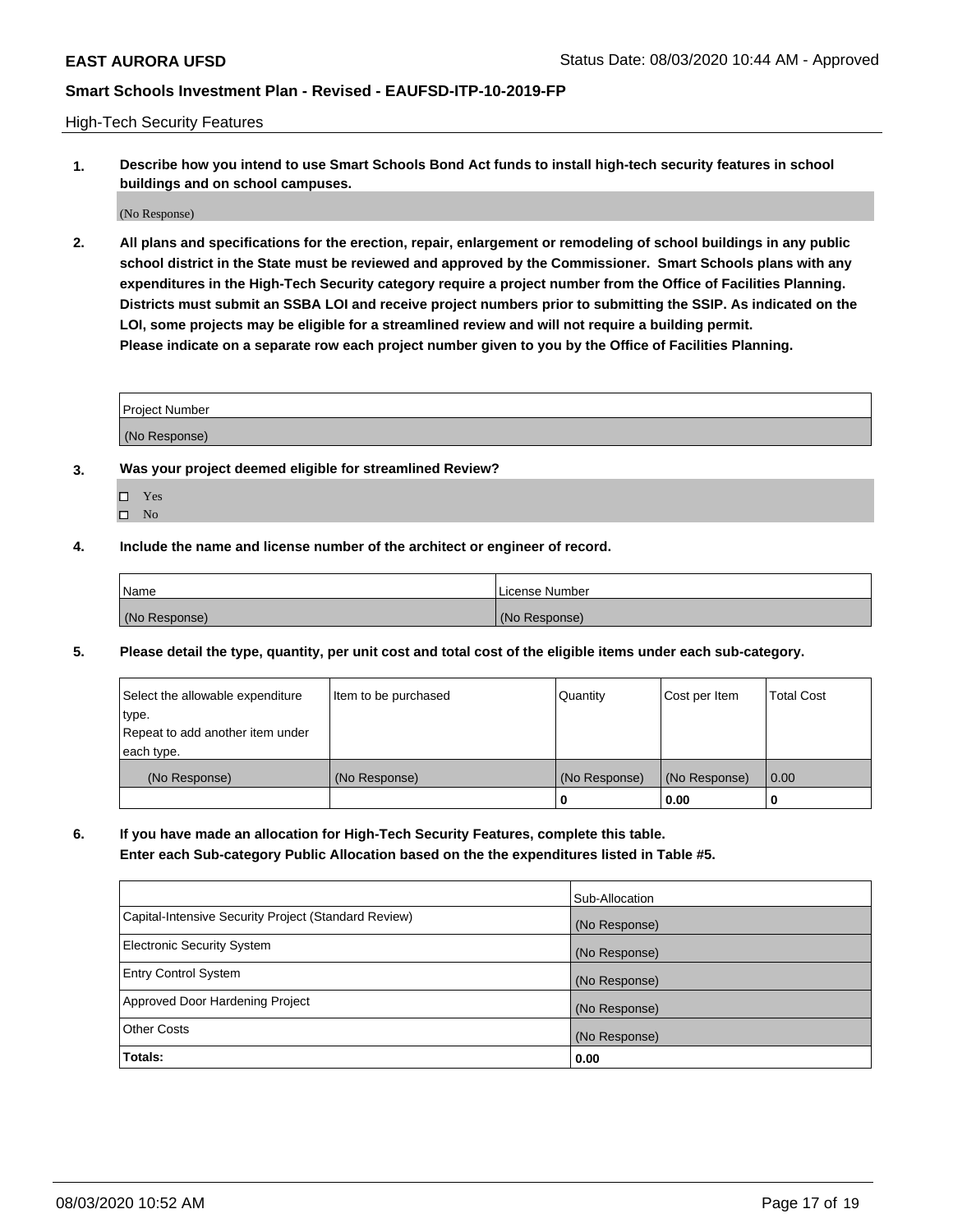Non-Public Schools

# **1. Describe your plan to utilize SSBA funds to purchase devices and loan to the nonpublic schools within your district. Please specify what devices have been requested by the nonpublic schools. If the nonpublic schools have not finalized requests, the district should provide the date nonpublic schools will submit the request by.**

Our plan for utilization of SSBA funding for our non-public neightbors is derived long-established processes that have supported these schools in the past. We provide assistance with textbooks, software, and hardware to our non-public neighbors and we will leverage the communciations channels, inventory systems and purchasing mechanisms that have proven very effective in the past.

With respect to technology services, our department has shared our market research and vendor contact lists wih any of our non-public neighbors who wish to utilize that research. We have performed site visits with our neighbors and discussed strategic implications of various technoloy investments. We have invited our non-public neighbors to visit our schools to see our implementations and experience our deployment directly.

We have four non-public school in our district. To date, only one of these neighbors has expressed a concrete desire for a specific Classroom Learning Technology investment.

We would like to establish a date of June 15th of each school year by which time our neighbors will hopefully have made their intentions known. That date should provide sufficient lead-time for ordering, delivery, installation and faculty professional development in preparation for the opening of school in the subsequent September.

**2. A final Smart Schools Investment Plan cannot be approved until school authorities have adopted regulations specifying the date by which requests from nonpublic schools for the purchase and loan of Smart Schools Bond Act classroom technology must be received by the district.**

By checking this box, you certify that you have such a plan and associated regulations in place that have been made public.

**2a. Please enter the date each year nonpublic schools must request loanable items from the school district. This date cannot be earlier than June 1 of the previous school year.**

June 15

### **3. Final 2014-15 BEDS Enrollment to calculate Nonpublic Sharing Requirement (no changes allowed.)**

|            | l Public Enrollment | l Nonpublic Enrollment | <sup>1</sup> Total Enrollment | Nonpublic Percentage |
|------------|---------------------|------------------------|-------------------------------|----------------------|
| Enrollment | .782                | 526                    | 2.308.00                      | 22.79                |

### **4. Nonpublic Loan Calculator**

|                                                        | l Loanable     | Loanable          | Additional       | l Estimated | Previously | l Cumulative | <b>Final Per</b> | Final Total |
|--------------------------------------------------------|----------------|-------------------|------------------|-------------|------------|--------------|------------------|-------------|
|                                                        | School         | <b>Classroom</b>  | Nonpublic        | Per Pupil   | Approved   | Per Pupil    | Pupil Loan       | l Loan      |
|                                                        | l Connectivity | <b>Technology</b> | Loan             | Amount -    | Per Pupil  | Loan         | Amount -         | Amount -    |
|                                                        |                |                   | (Optional)       | This Plan   | Amount(s)  | Amount       | This Plan        | This Plan   |
| Required Nonpublic<br>Loan                             | 0.00           | 663.500.00        |                  | 250.00      | 0.00       | 250.00       | 250.00           | 131,500.00  |
| Final Adjusted Loan<br>- (If additional loan<br>funds) | 0.00           | 663.500.00        | (No<br>Response) | 250.00      | 0.00       | 250.00       | 250.00           | 131,500.00  |

### **5. Nonpublic Share**

|                                          | Final Per Pupil Amount | Final Nonpublic Loan Amount |
|------------------------------------------|------------------------|-----------------------------|
| Pending and Previously<br>Approved Plans | 0.00                   | $\vert$ 0.00                |
| <b>This Plan</b>                         | 250.00                 | 131.500.00                  |
| Total                                    | 250.00                 | 131,500.00                  |

### **6. Distribution of Nonpublic Loan Amount by School**

| Nonpublic School Name | 2018-19 K-12 Enrollment | Special Ed School? If Yes, not eligible |
|-----------------------|-------------------------|-----------------------------------------|
| AURORA WALDORF SCHOOL | 94                      | <b>No</b>                               |